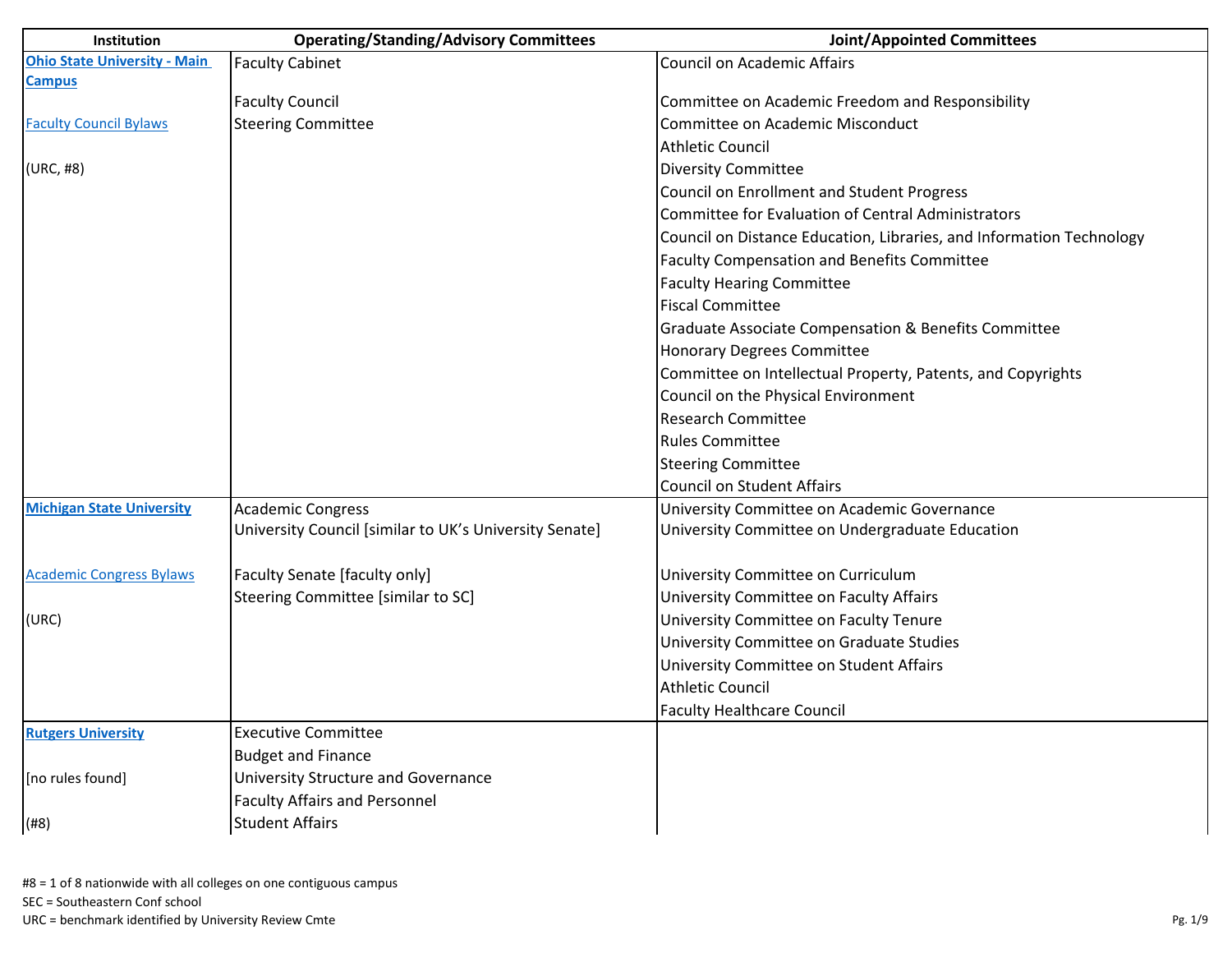| <b>Institution</b>                      | <b>Operating/Standing/Advisory Committees</b>         | <b>Joint/Appointed Committees</b>                |
|-----------------------------------------|-------------------------------------------------------|--------------------------------------------------|
|                                         | Instruction, Curricula, and Advising                  |                                                  |
|                                         | Academic Standards, Regulations, and Admissions       |                                                  |
|                                         | Research, and Graduate and Professional Education     |                                                  |
| <b>University of Arizona</b>            | <b>Committee on Elections and Election Procedures</b> | <b>Shared Governance Review Committee</b>        |
|                                         | Committee of Eleven                                   | University Committee on Corporate Relations      |
| <b>Faculty Constitution</b>             | Committee on Faculty Membership                       | Naming Advisory Committee                        |
| <b>Faculty Bylaws</b>                   | <b>Committee on Committees</b>                        | Undergraduate Council                            |
|                                         | University Committee on Ethics and Commitment         | University-wide General Education Committee      |
| (URC, #8)                               | Constitution and Bylaws Committee                     | <b>Graduate Council</b>                          |
|                                         | Grievance Clearinghouse Committee                     | Strategic Planning and Budget Advisory Committee |
|                                         | Committee on Conciliation                             |                                                  |
|                                         | Committee on Academic Freedom and Tenure              |                                                  |
|                                         | University Committee for Monitoring Labor and Human   |                                                  |
|                                         | <b>Rights Issues</b>                                  |                                                  |
| <b>University of California - Davis</b> | Academic Council                                      |                                                  |
|                                         | Committee on Committees                               |                                                  |
| <b>Academic Senate Bylaws</b>           | <b>Academic Freedom</b>                               |                                                  |
|                                         | <b>Academic Personnel</b>                             |                                                  |
| <b>Regs of Acad Senate</b>              | Affirmative Action and Diversity                      |                                                  |
|                                         | Board of Admissions and Relations with Schools        |                                                  |
| (URC)                                   | Committees                                            |                                                  |
|                                         | <b>Educational Policy</b>                             |                                                  |
|                                         | Information Technology & Telecommunication Policy     |                                                  |
|                                         | <b>International Education</b>                        |                                                  |
|                                         | <b>Faculty Welfare</b>                                |                                                  |
|                                         | Graduate Affairs, Coordinating Committee on           |                                                  |
|                                         | Library and Scholarly Communication                   |                                                  |
|                                         | <b>Planning and Budget</b>                            |                                                  |
|                                         | Privilege and Tenure                                  |                                                  |
|                                         | <b>Research Policy</b>                                |                                                  |
|                                         | <b>Preparatory Education</b>                          |                                                  |
|                                         | Academic Freedom, Tenure, Professional Relations and  | Academic Assessment Committee                    |
| <b>University of Florida</b>            | <b>Standards Committee</b>                            |                                                  |

URC = benchmark identified by University Review Cmte Pg. 2/9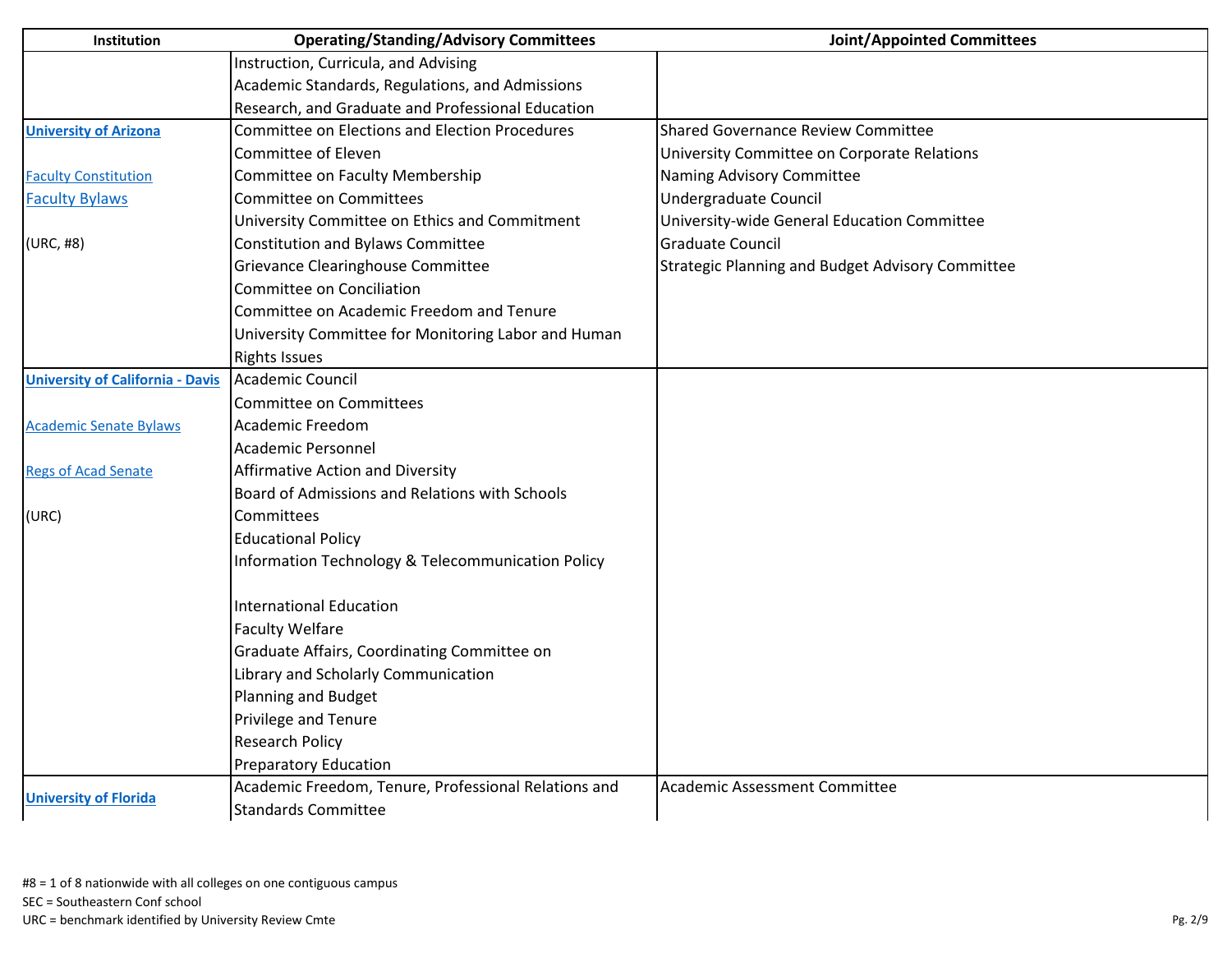| Institution                       | <b>Operating/Standing/Advisory Committees</b>                        | <b>Joint/Appointed Committees</b>                                              |
|-----------------------------------|----------------------------------------------------------------------|--------------------------------------------------------------------------------|
|                                   | <b>Committee on Committees</b>                                       | <b>Academic Personnel Board</b>                                                |
| <b>Bylaws</b>                     | University Constitution and Rules Committee                          | <b>University Curriculum Committee</b>                                         |
|                                   | Honorary Degrees, Distinguished Alumnus Awards and                   | <b>General Education Committee</b>                                             |
| (SEC, URC, #8)                    | <b>Memorials Committee</b>                                           |                                                                                |
|                                   | Senate Nominating Committee                                          | <b>Graduate Council</b>                                                        |
|                                   | Senate Steering Committee                                            | Lakes, Vegetation and Landscape Committee                                      |
|                                   | <b>University Libraries Committee</b>                                | Parking & Transportation Committee                                             |
|                                   |                                                                      | Preservation of Historic Buildings & Sites Committee                           |
|                                   |                                                                      | <b>Research Policy Committee</b>                                               |
|                                   |                                                                      | <b>Student Petitions Committee</b>                                             |
|                                   |                                                                      | <b>Sustainability Committee</b>                                                |
|                                   |                                                                      |                                                                                |
| <b>University of Georgia</b>      | University Council Executive Committee                               | None. Standing committees primarily populated through elections and            |
|                                   | <b>Committee on Facilities</b>                                       | committee chair is either elected by the committee members or is appointed     |
| <b>Bylaws</b>                     | Committee on Intercollegiate Athletics                               | by the University Council, which is similar in size to UK's University Senate. |
|                                   | Committee on Statutes, Bylaws, and Committees                        |                                                                                |
| (SEC)                             | Committee on Student Life                                            |                                                                                |
|                                   | <b>Curriculum Committee</b>                                          |                                                                                |
|                                   | <b>Educational Affairs Committee</b>                                 |                                                                                |
|                                   | <b>Faculty Admissions Committee</b>                                  |                                                                                |
|                                   | <b>Faculty Affairs Committee</b>                                     |                                                                                |
|                                   | <b>Faculty Grievance Committee</b>                                   |                                                                                |
|                                   | Faculty Post-Tenure Review Appeals Committee                         |                                                                                |
|                                   | Faculty/Staff Parking Appeals Committee<br>Human Resources Committee |                                                                                |
|                                   |                                                                      |                                                                                |
|                                   | Program Review and Assessment Committee                              |                                                                                |
|                                   | <b>Strategic Planning Committee</b>                                  |                                                                                |
|                                   | University Libraries Committee                                       |                                                                                |
|                                   | University Promotion and Tenure Appeals Committee                    |                                                                                |
| <b>University of Iowa</b>         | Committee on Awards & Recognition                                    | Faculty Senate/Staff Council Budget Committee                                  |
|                                   | <b>Committee on Committees</b>                                       |                                                                                |
| <b>Faculty Senate and Council</b> | <b>Committee on Elections</b>                                        |                                                                                |
| Constitution                      |                                                                      |                                                                                |
|                                   | Committee on Rules and Bylaws                                        |                                                                                |

URC = benchmark identified by University Review Cmte Pg. 3/9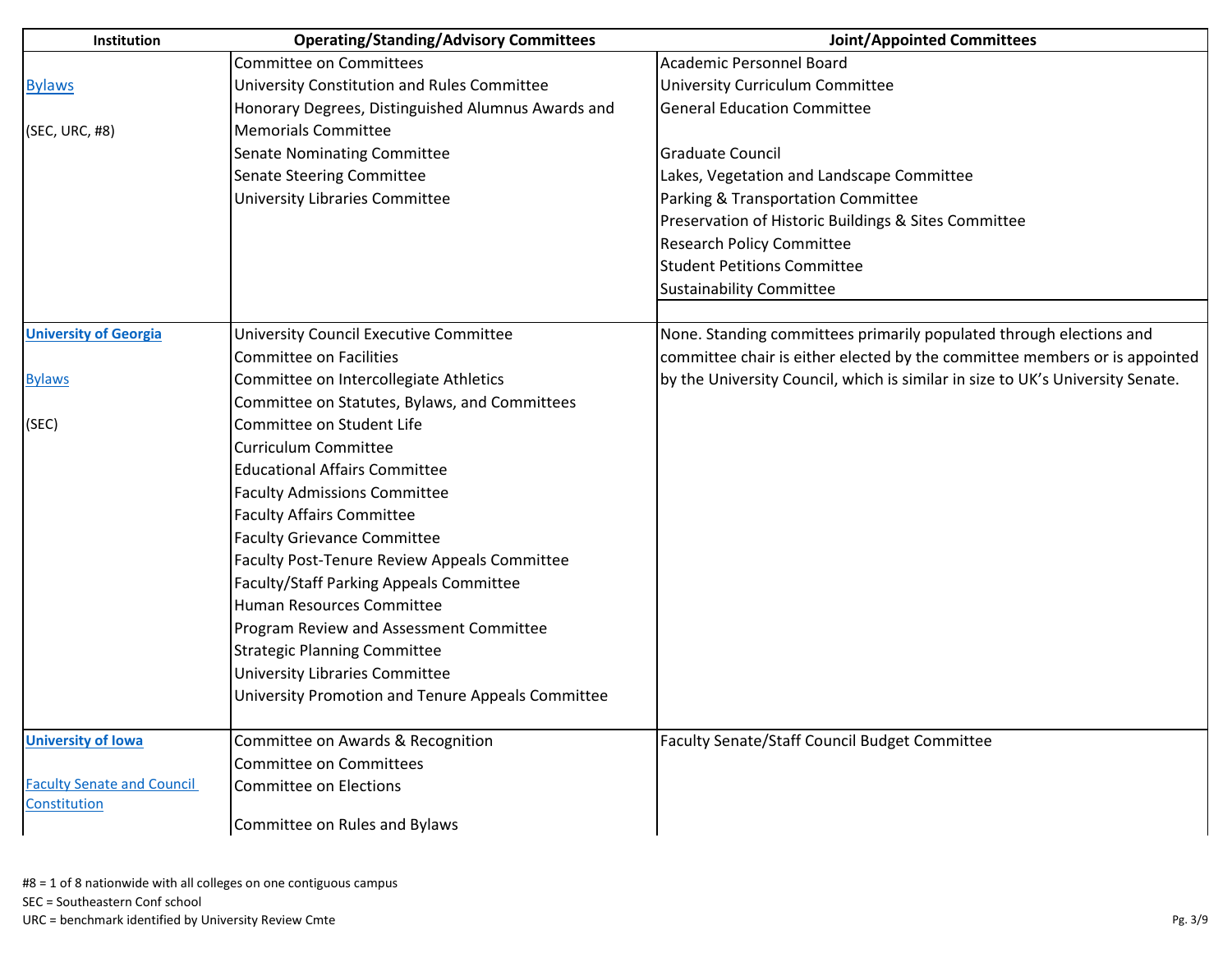| Institution                          | <b>Operating/Standing/Advisory Committees</b>                 | <b>Joint/Appointed Committees</b>                             |
|--------------------------------------|---------------------------------------------------------------|---------------------------------------------------------------|
| Fac Senate & Council Bylaws          | Committee on Selection of Central Academic Officials          |                                                               |
|                                      | <b>Faculty Policies and Compensation Committee</b>            |                                                               |
| (URC)                                | <b>Governmental Relations Committee</b>                       |                                                               |
|                                      | Judicial Commission                                           |                                                               |
| <b>University of Kentucky</b>        | Graduate council                                              | Advisory Committee on Faculty Code                            |
|                                      | Undergraduate council                                         | Advisory Committee on Privilege and Tenure                    |
| <b>Rules</b>                         | <b>Health Care Colleges Council</b>                           | University Hearing Panel (Privilege and Tenure)               |
|                                      | Advisory Committee for Graduation Composition and             | Advisory Committee on Disability Accommodation and Compliance |
|                                      | <b>Communication Requirement</b>                              |                                                               |
|                                      | <b>Rules and Elections Committee</b>                          |                                                               |
|                                      | Senate Admissions and Academic Standards Committee            |                                                               |
|                                      | <b>Academic Facilities Committee</b>                          |                                                               |
|                                      | Library Committee                                             |                                                               |
|                                      | Research and Graduate Education Committee                     |                                                               |
|                                      | <b>Academic Programs</b>                                      |                                                               |
|                                      | Academic Planning and Priorities Committee                    |                                                               |
|                                      | Academic Organization and Structure Committee                 |                                                               |
|                                      | <b>Institutional Finances &amp; Resources Allocation Cmte</b> |                                                               |
|                                      | <b>Reinstatement Committee</b>                                |                                                               |
|                                      | Committee on Committees                                       |                                                               |
|                                      | Advisory Cmte on Appointment, Promotion & Tenure              |                                                               |
|                                      | Committee on Distance Learning and eLearning                  |                                                               |
|                                      | <b>UK Core Education Committee</b>                            |                                                               |
|                                      | <b>Admissions Advisory Committee</b>                          |                                                               |
|                                      | Retroactive Withdrawal Appeals Committee                      |                                                               |
|                                      | <b>Academic Advising Committee</b>                            |                                                               |
|                                      | University Honors Program Committee                           |                                                               |
| <b>University of Michigan - Ann</b>  | Senate Advisory Committee on University Affairs               | Senate Advisory Committee on University Affairs               |
| <b>Arbor</b>                         |                                                               |                                                               |
| <b>Board of Regents Bylaws, Univ</b> |                                                               | Academic Affairs Advisory Committee                           |
| Senate                               |                                                               | <b>Administration Evaluation Committee</b>                    |
|                                      |                                                               | Building, Facilities and Infrastructure                       |

URC = benchmark identified by University Review Cmte Pg. 4/9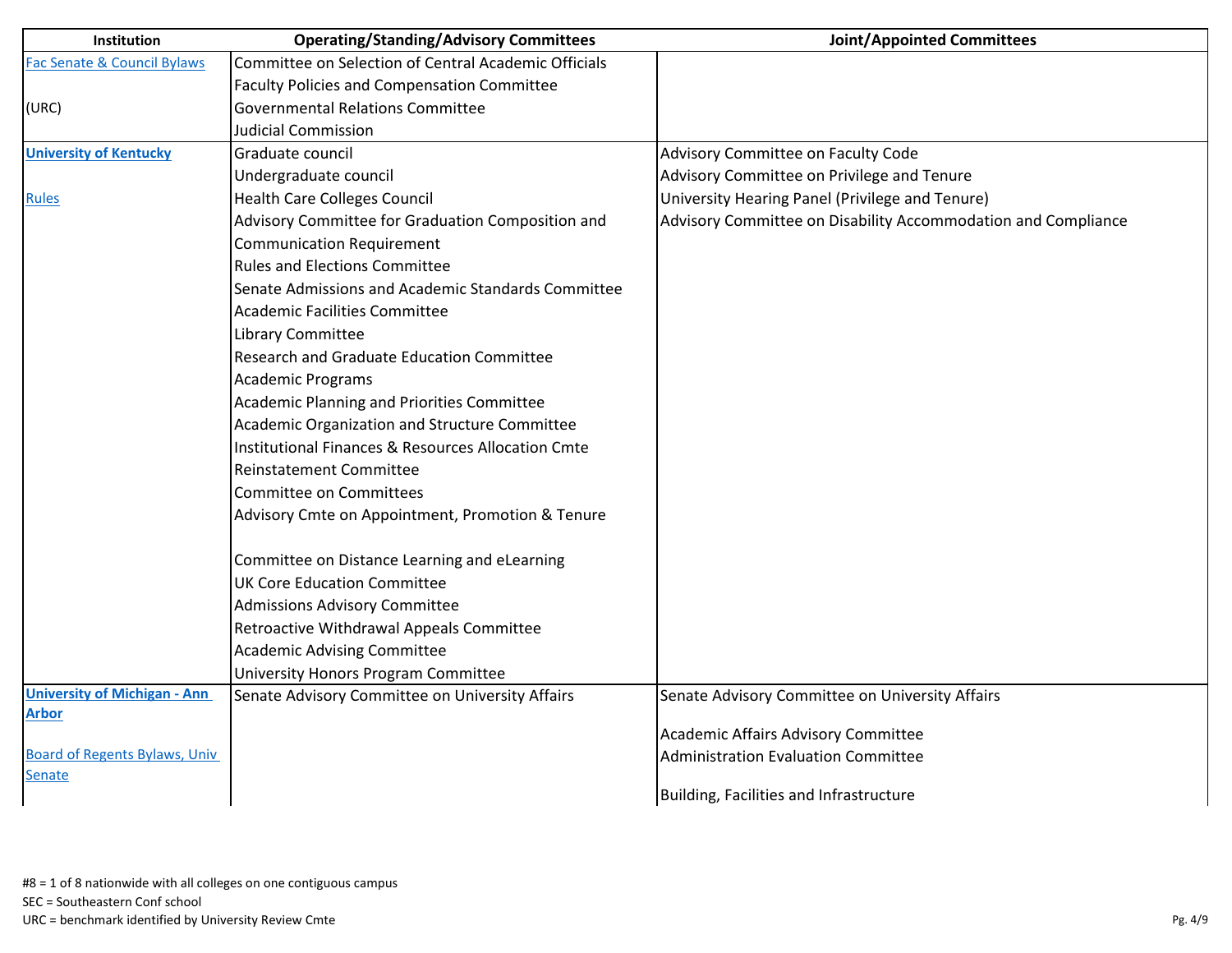| Institution                                           | <b>Operating/Standing/Advisory Committees</b> | <b>Joint/Appointed Committees</b>                         |
|-------------------------------------------------------|-----------------------------------------------|-----------------------------------------------------------|
| <b>Board of Regents Bylaws,</b>                       |                                               | Committee on the Economic Status of the Faculty           |
| <b>Faculties and Prof Staff</b>                       |                                               |                                                           |
|                                                       |                                               | Committee on Civil Rights and Liberties                   |
| <b>University Faculty Senate Rules</b>                |                                               | Communications and External Relations Advisory Committee  |
|                                                       |                                               | Committee for an Inclusive University                     |
| (URC)                                                 |                                               | <b>Financial Affairs Advisory Committee</b>               |
|                                                       |                                               | General Counsel's Advisory Committee                      |
|                                                       |                                               | <b>Information Technology Committee</b>                   |
|                                                       |                                               | <b>Medical Affairs Advisory Committee</b>                 |
|                                                       |                                               | <b>Research Policies Committee</b>                        |
|                                                       |                                               | Rules, Practices and Policies                             |
|                                                       |                                               | Secretary of the University Advisory Committee            |
|                                                       |                                               | <b>Student Relations Advisory Committee</b>               |
|                                                       |                                               | Tenure, Promotions and Professional Development Committee |
| University of Minnesota - Twin Consultative Committee |                                               | Academic freedom and tenure                               |
| <b>Cities</b>                                         |                                               |                                                           |
|                                                       |                                               | All-university honors                                     |
| <b>Faculty Senate Bylaws</b>                          |                                               | Conflict resolution advisory committee                    |
|                                                       |                                               | Conflict resolution hearing officer roster                |
|                                                       |                                               | Conflict resolution panelist roster                       |
|                                                       |                                               | Disabilities issues                                       |
| (URC, #8)                                             |                                               | <b>Educational policy</b>                                 |
|                                                       |                                               | Equity, access, and diversity                             |
|                                                       |                                               | <b>Faculty affairs</b>                                    |
|                                                       |                                               | Finance and planning                                      |
|                                                       |                                               | Information technologies                                  |
|                                                       |                                               | Judicial                                                  |
|                                                       |                                               | Library                                                   |
|                                                       |                                               | Research                                                  |
|                                                       |                                               | Social concerns                                           |
|                                                       |                                               | Student academic integrity                                |
|                                                       |                                               | <b>Student affairs</b>                                    |
|                                                       |                                               | Intercollegiate athletics committee                       |
|                                                       |                                               | Council on liberal education                              |

URC = benchmark identified by University Review Cmte Pg. 5/9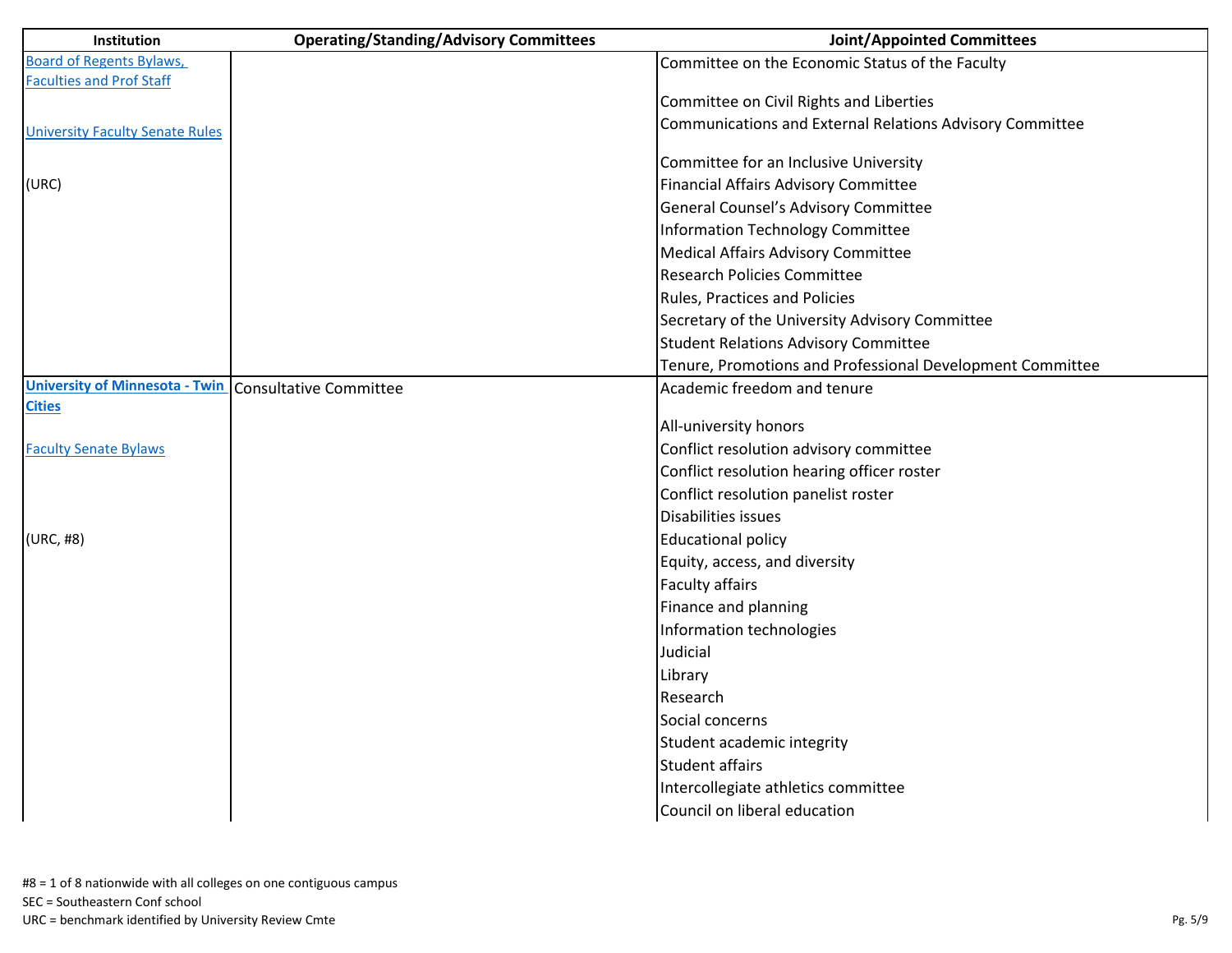| Institution                         | <b>Operating/Standing/Advisory Committees</b>                                                   | <b>Joint/Appointed Committees</b>                             |
|-------------------------------------|-------------------------------------------------------------------------------------------------|---------------------------------------------------------------|
|                                     |                                                                                                 | Faculty academic oversight for intercollegiate athletics cmte |
|                                     |                                                                                                 | Student behavior                                              |
|                                     |                                                                                                 | Academic health center faculty consultative                   |
|                                     |                                                                                                 | Academic health center student consultative committee         |
|                                     |                                                                                                 | Civil Service Consultative                                    |
|                                     |                                                                                                 | <b>Faculty Consultative</b>                                   |
|                                     |                                                                                                 | <b>P&amp;A Consultative</b>                                   |
|                                     |                                                                                                 | Senate Consultative                                           |
|                                     |                                                                                                 | <b>Student Senate Consultative</b>                            |
|                                     | University of North Carolina at   Administrative Board of the Library                           | Agenda Committee                                              |
| <b>Chapel Hill</b>                  |                                                                                                 |                                                               |
|                                     | <b>Advisory Committee</b>                                                                       | <b>Buildings and Grounds Committee</b>                        |
| (URC)                               | Appointments, Promotions, & Tenure Committee                                                    | <b>Community and Diversity Committee</b>                      |
|                                     | Arts and Sciences Advisory Committee                                                            | Faculty Honor System Advisory Committee                       |
|                                     | <b>Athletics Committee</b>                                                                      | Faculty Information Technology Advisory Committee             |
|                                     | <b>Educational Policy Committee</b>                                                             | <b>Faculty Nominating Committee</b>                           |
|                                     | <b>Faculty Assembly Delegation</b>                                                              | <b>Faculty Welfare Committee</b>                              |
|                                     | <b>Faculty Executive Committee</b>                                                              | <b>Fixed-Term Faculty Committee</b>                           |
|                                     | <b>Faculty Grievance Committee</b>                                                              | <b>Research Committee</b>                                     |
|                                     | <b>Faculty Hearings Committee</b>                                                               | Scholarships, Awards and Student Aid Committee                |
|                                     | Financial Exigency and Program Change Committee                                                 | <b>Status of Women Committee</b>                              |
|                                     | Honorary Degrees & Special Awards Committee                                                     | Advisory Committee on Undergraduate Admissions                |
|                                     |                                                                                                 | Committee on Disabilities                                     |
|                                     |                                                                                                 | Committee on Special Talent                                   |
|                                     |                                                                                                 | University Committee on Copyright                             |
|                                     |                                                                                                 | <b>University Government Committee</b>                        |
|                                     |                                                                                                 | Background to Faculty Code Appendix C                         |
|                                     |                                                                                                 | Open Access Task Force                                        |
| <b>University of Missouri</b>       | <b>Academic Affairs</b>                                                                         | Chancellor's committees, Councils and Boards.                 |
|                                     | <b>Faculty Affairs</b>                                                                          | Campus Promotion and Tenure Committee.                        |
| <b>Rules of Order</b>               | <b>Fiscal Affairs</b>                                                                           | Honorary Degree Committee.                                    |
|                                     | <b>Student Affairs</b>                                                                          | Committee on Faculty Responsibility.                          |
| (SEC & URC)                         | Diversity Enhancement                                                                           | <b>Other Campus Committees</b>                                |
| <b>University of South Carolina</b> | Senate Steering Committee. This committee shall serve as a Committee on Academic Responsibility |                                                               |
|                                     | nominating committee and as a planning body that studies                                        | Committee on Admissions                                       |

URC = benchmark identified by University Review Cmte Pg. 6/9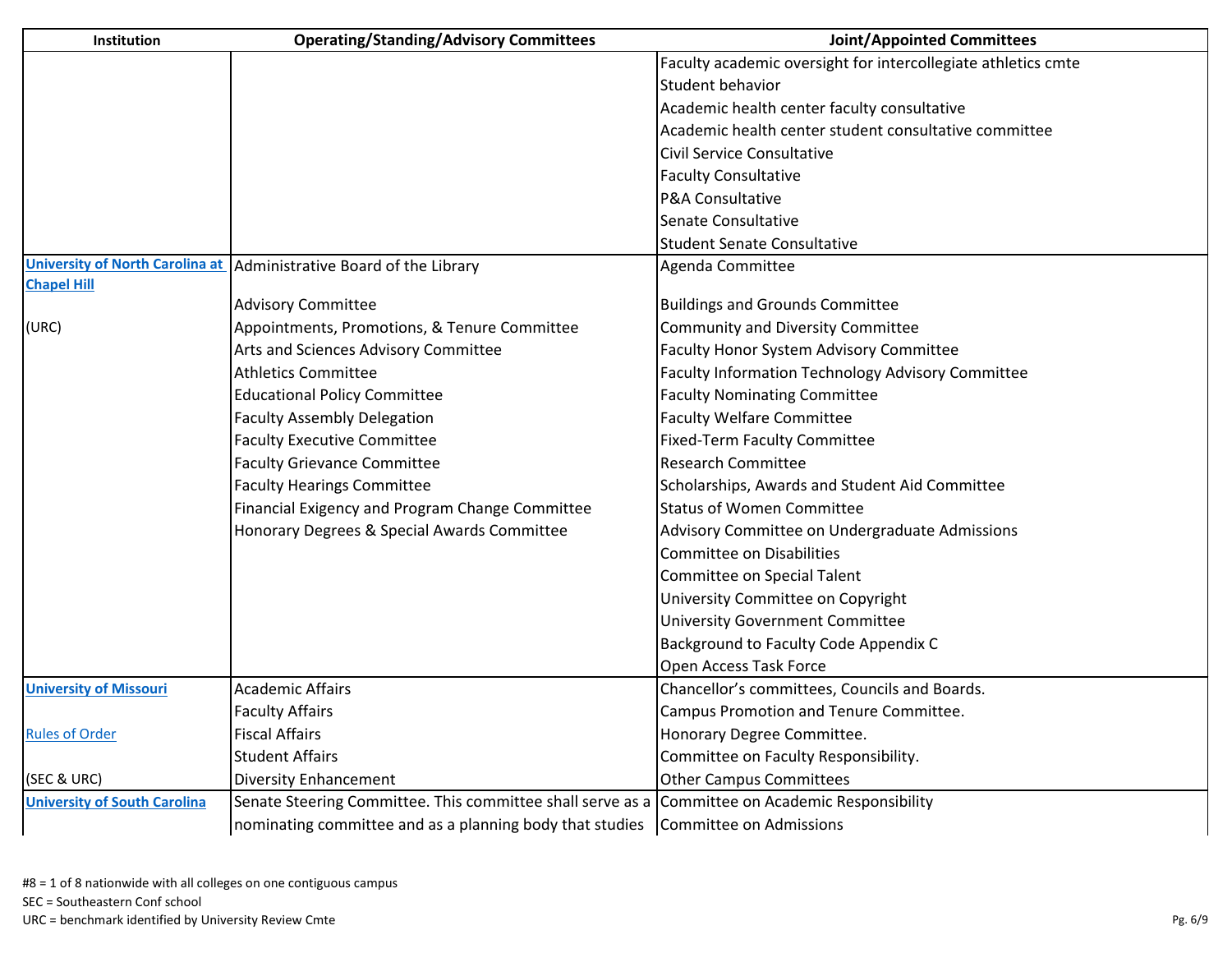| Institution                    | <b>Operating/Standing/Advisory Committees</b>                                          | <b>Joint/Appointed Committees</b>               |
|--------------------------------|----------------------------------------------------------------------------------------|-------------------------------------------------|
| <b>Faculty Manual</b>          | issues confronting the university and recommends action to Faculty Advisory Committee  |                                                 |
|                                | be taken by existing faculty committees, the faculty, and                              | University Athletics Advisory Committee         |
| (SEC)                          | the administration. The committee is composed of the                                   | Faculty-Board of Trustees Liaison Committee     |
|                                | seven chairs of the following committees: Admissions,                                  | <b>Bookstores Committee</b>                     |
|                                | Athletics Advisory, Curricula and Courses, Faculty Advisory,                           | <b>Faculty Budget Committee</b>                 |
|                                | Faculty Budget, Faculty Welfare, and Scholastic Standards                              | Committee on Curricula and Courses              |
|                                | and Petitions, and of two faculty members appointed by the Faculty Grievance Committee |                                                 |
|                                | chair of the Faculty Senate. The provost shall serve ex                                | Committee on Honorary Degrees                   |
|                                | officio.                                                                               | Committee on Instructional Development          |
|                                |                                                                                        | Intellectual Property Committee                 |
|                                |                                                                                        | Committee on Libraries                          |
|                                |                                                                                        | Committee on Professional Conduct               |
|                                |                                                                                        | Committee on Scholastic Standards and Petitions |
|                                |                                                                                        | University Committee on Tenure and Promotions   |
|                                |                                                                                        | <b>Tenure Review Board</b>                      |
|                                |                                                                                        | <b>Faculty Welfare Committee</b>                |
| <b>University of Tennessee</b> | Appeals                                                                                |                                                 |
|                                | <b>Athletics</b>                                                                       |                                                 |
| <b>Bylaws</b>                  | Benefits & Professional                                                                |                                                 |
|                                | Development                                                                            |                                                 |
| (SEC)                          | <b>Budget &amp; Planning</b>                                                           |                                                 |
|                                | <b>Executive Council</b>                                                               |                                                 |
|                                | <b>Faculty Affairs</b>                                                                 |                                                 |
|                                | <b>Graduate Council</b>                                                                |                                                 |
|                                | Library & Information Technology                                                       |                                                 |
|                                | Nominations & Appointments                                                             |                                                 |
|                                | Non-tenure Track Issues                                                                |                                                 |
|                                | <b>Research Council</b>                                                                |                                                 |
|                                | Teaching & Learning Council                                                            |                                                 |
|                                | Undergraduate Council                                                                  |                                                 |
|                                | <b>University System Relations</b>                                                     |                                                 |
| <b>Vanderbilt University</b>   | <b>Academic Policies and Services</b>                                                  |                                                 |
|                                | <b>Faculty Life</b>                                                                    |                                                 |
| Constitution                   | <b>Faculty Manual</b>                                                                  |                                                 |

URC = benchmark identified by University Review Cmte Pg. 7/9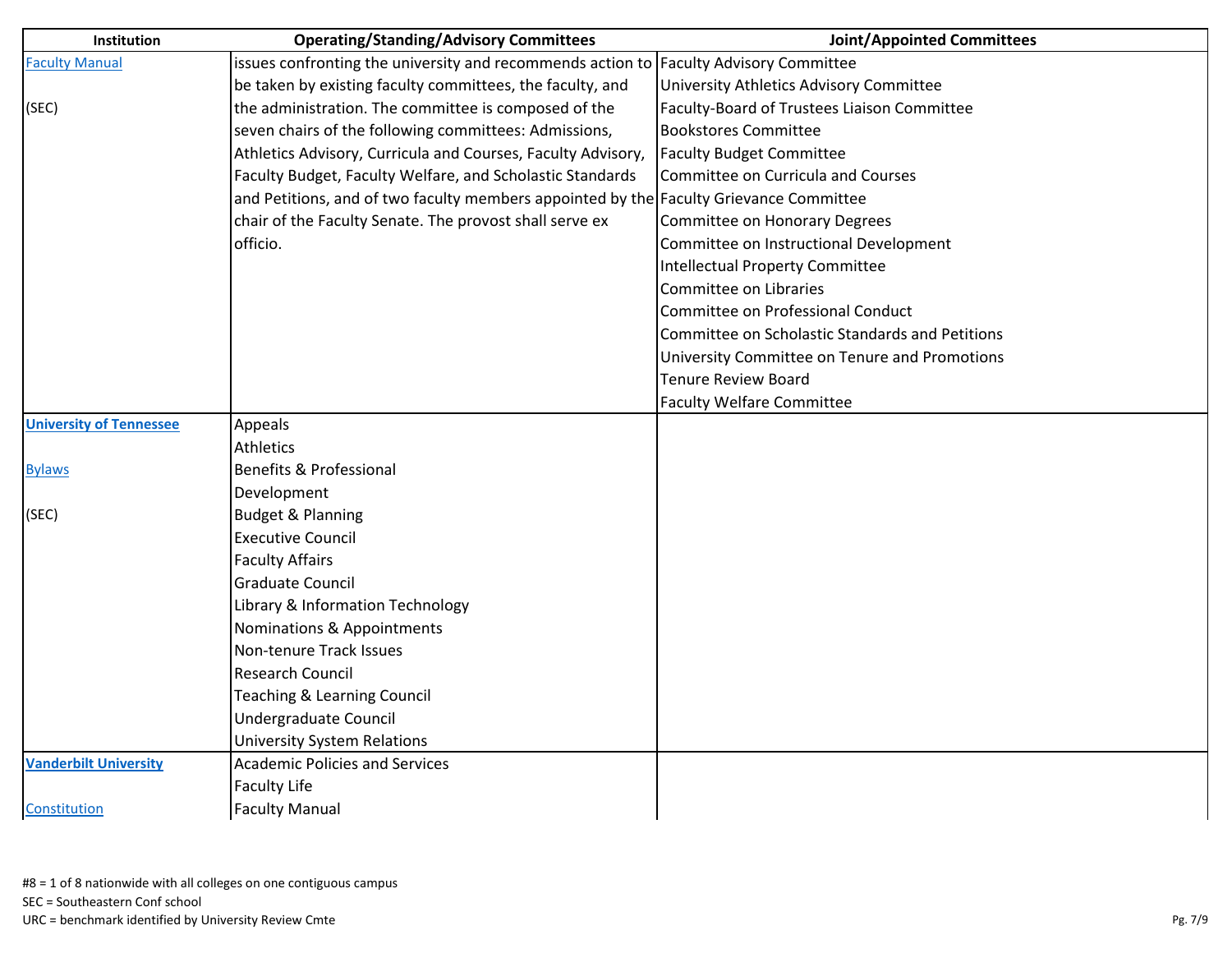| Institution                                                          | <b>Operating/Standing/Advisory Committees</b>      | <b>Joint/Appointed Committees</b>                                |
|----------------------------------------------------------------------|----------------------------------------------------|------------------------------------------------------------------|
|                                                                      | Grievances                                         |                                                                  |
| <b>Rules of Order</b>                                                | <b>Senate Affairs</b>                              |                                                                  |
|                                                                      | Strategic Planning and Academic Freedom Task Force |                                                                  |
|                                                                      |                                                    |                                                                  |
| (SEC)                                                                | <b>Student Life</b>                                |                                                                  |
|                                                                      | Task Force on University Athletics 2015-2016       |                                                                  |
|                                                                      | Greek Life Task Force (2013-15)                    |                                                                  |
|                                                                      | Online Education Task Force (2013-15)              |                                                                  |
| <b>University of Wisconsin -</b>                                     | <b>University Committee</b>                        | Advisory Committee for the Office for Equity and Diversity       |
| <b>Madison</b>                                                       |                                                    |                                                                  |
|                                                                      | Institutional Advisory Cmte on Outside Activities  | <b>Archives Committee</b>                                        |
| <b>University Faculty Senate</b><br><b>Policies &amp; Procedures</b> | Memorial Library Committee                         | <b>Budget Committee</b>                                          |
|                                                                      |                                                    | <b>Athletic Board</b>                                            |
| (URC, #8)                                                            |                                                    | <b>Campus Diversity and Climate Committee</b>                    |
|                                                                      |                                                    | <b>Campus Planning Committee</b>                                 |
|                                                                      |                                                    | <b>Campus Transportation Committee</b>                           |
|                                                                      |                                                    | Committee on Committees                                          |
|                                                                      |                                                    | Disabilities Accommodation Advisory Committee                    |
|                                                                      |                                                    | Faculty Compensation and Economic Benefits, Commission on        |
|                                                                      |                                                    | Faculty Consultative Committee on Financial Emergency            |
|                                                                      |                                                    | Faculty Rights and Responsibilities, Committee on                |
|                                                                      |                                                    | Gay, Lesbian, Bisexual, Transgender and Queer People in the Univ |
|                                                                      |                                                    | Honorary Degrees, Committee on                                   |
|                                                                      |                                                    | Information Technology Committee                                 |
|                                                                      |                                                    | Kemper K. Knapp Bequest Committee                                |
|                                                                      |                                                    | Lectures Committee                                               |
|                                                                      |                                                    | <b>Library Committee</b>                                         |
|                                                                      |                                                    | <b>Officer Education Committee</b>                               |
|                                                                      |                                                    | <b>Recreational Sports Board</b>                                 |
|                                                                      |                                                    | <b>Search and Screen Committees</b>                              |
|                                                                      |                                                    | <b>Retirement Issues Committee</b>                               |
|                                                                      |                                                    | Undergraduate Recruitment, Admissions and Financial Aid          |
|                                                                      |                                                    | University Academic Planning Council                             |
|                                                                      |                                                    | University Curriculum Committee                                  |

URC = benchmark identified by University Review Cmte Pg. 8/9